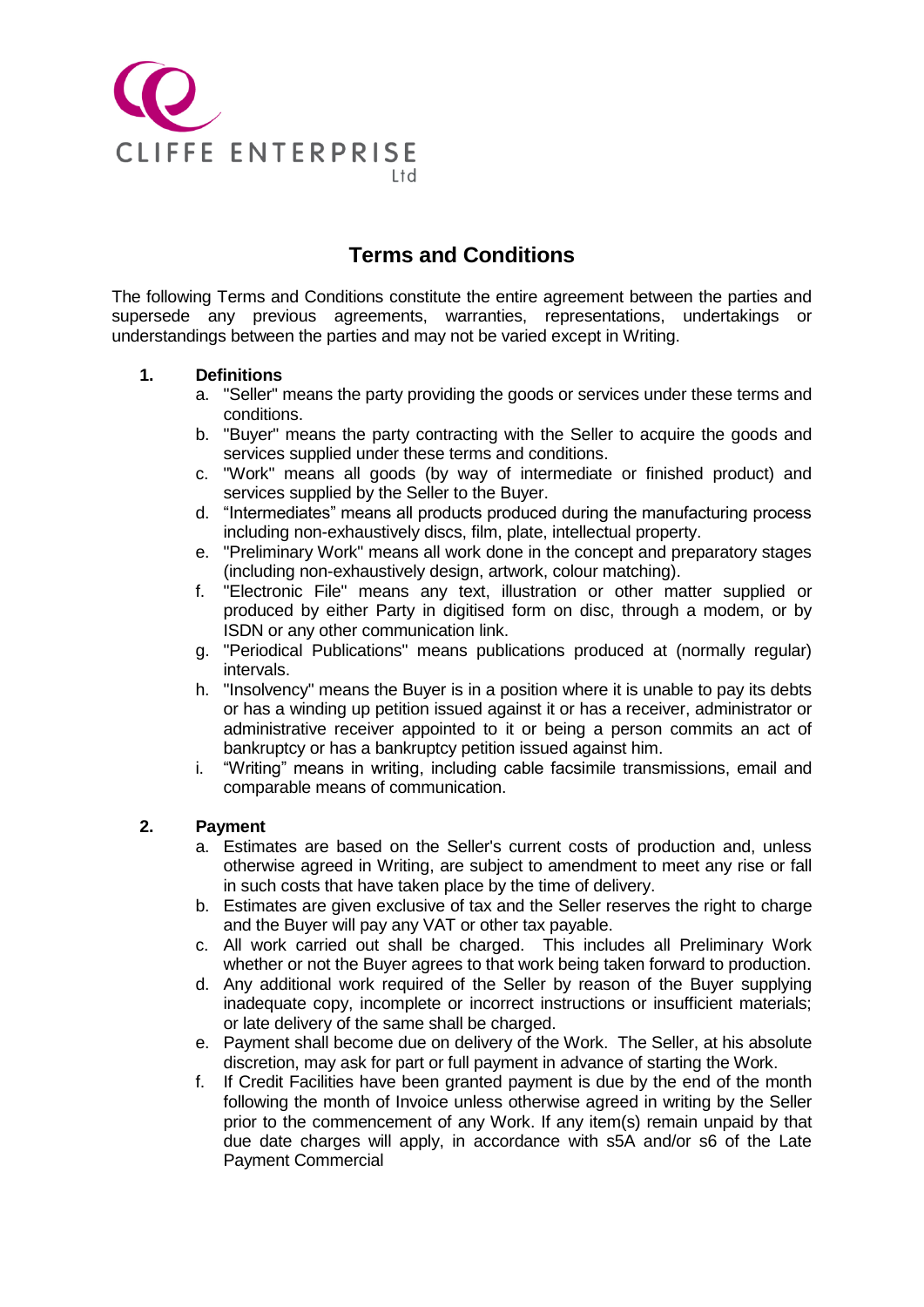

Debt (Interest) Act 1998 or any subsequent enactment. In addition, all invoices will become due and payable immediately and will be treated as overdue items, with appropriate charges applied and all costs reasonably incurred in collecting the debt payable by the Buyer.

- g. Unless otherwise agreed in Writing, the price of the Work will be "ex-works" and delivery shall be charged extra.
- h. Should the Work be suspended or delayed by the Buyer for any reason the Seller shall be entitled to charge for storage and for loss of or wastage of resources that cannot otherwise be used.
- i. Should the suspension or delay in 2(h) above extend beyond 30 days the Seller shall be entitled to immediate payment for work already carried out, materials specially ordered and any other additional costs.

# **3. Credit Facilities**

Credit facilities may be granted to applicants who complete the Supplier's Credit Account Application Form and who satisfy the Supplier's criteria as set out from time to time. Where facilities are granted the Supplier reserves the right to withdraw them at any time, without having to give their reasons and, in such a case, all outstanding invoices become due and payable immediately.

## **4. Delivery**

- a. Delivery of the Work shall be accepted when tendered.
- b. Unless otherwise agreed in Writing completion and delivery times are a guide only and, whilst the Seller will make every effort to adhere to proposed timescales, time is not of the essence in any contract with the Buyer.
- c. Unless otherwise agreed in Writing, (in which case an extra charge may be made) delivery will be to kerbside at the Buyer's address and the Buyer will make arrangements for off-loading and for any additional transportation to its storage facility.
- d. Subject to any agreement as per 4(c) above, delivery involving difficult access and/or unreasonable distance from vehicular access shall entitle the Seller to make an extra charge to reflect its extra costs.
- e. Should expedited delivery be agreed the Seller shall be entitled to make an extra charge to cover any overtime or any other additional costs.

## **5. Materials Supplied or Specified by the Buyer**

#### **5.1 Electronic Files**

- a. It is the Buyer's responsibility to maintain a copy of any original Electronic File provided by the Buyer.
- b. The Seller shall not be responsible for checking the accuracy of supplied input from an electronic file unless otherwise agreed in Writing.
- c. Without prejudice to clause 5.2(b), if an electronic file is not suitable for outputting on equipment normally adequate for such purposes without adjustment or other corrective action the Seller may make a charge for any resulting additional cost incurred or may reject the file without prejudice to his rights to payment for work done/material purchased.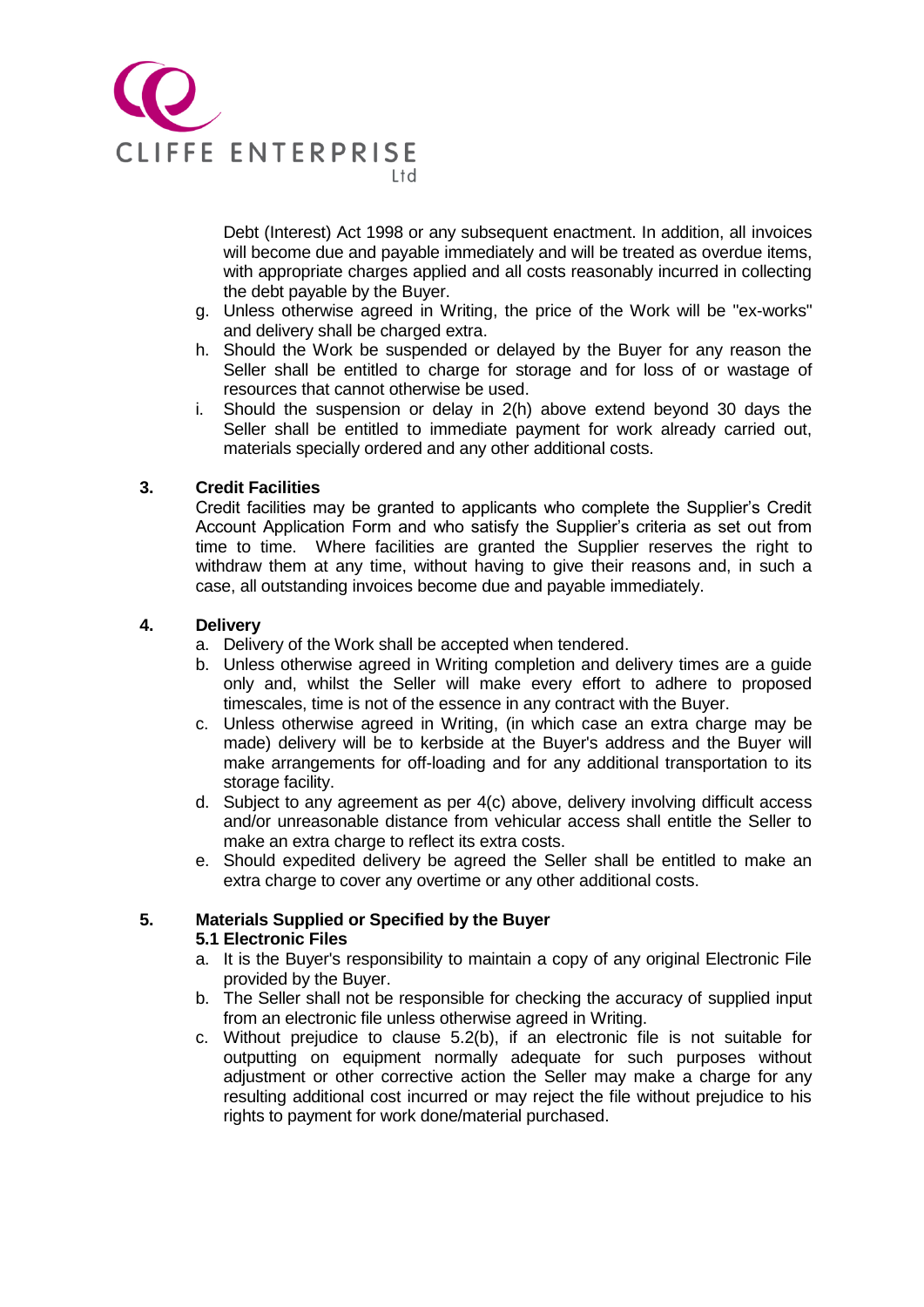

# **5.2 Other Materials**

- a. Metal, film and other materials owned by the Buyer and supplied to the Seller for the production of type, plates, film-setting, negatives, positives, electronic files and the like shall remain the Buyer's exclusive property. However where the content is generated by the Seller, the Seller may, in order to protect his intellectual property rights and at his absolute discretion, replace such material with unused material of a similar or better quality.
- b. The Seller may reject any film, discs, paper, plates, electronic files or other materials supplied or specified by the Buyer which appear to him to be unsuitable for the purpose intended. Additional cost incurred if materials are found to be unsuitable during production may be charged except that if the whole or any part of such additional cost could have been avoided but for unreasonable delay by the Seller in ascertaining the unsuitability of the materials then that amount shall not be charged to the Buyer.
- c. Without prejudice to clause 5.2.b, where materials are so supplied or specified, and the Seller so advises the Buyer, and the Buyer instructs the Seller in Writing to proceed anyway, the Seller will use reasonable endeavours to secure the best results, but shall have no liability for the quality of the end-product(s).
- d. Quantities of materials supplied shall be adequate to cover normal spoilage. Any costs incurred as a result of shortages, including re-starting jobs, duplicating masters etc. will be charged in addition to the estimated price.

#### **5.3 Risk and Storage**

- a. Buyer's property and all property supplied to the Seller by or on behalf of the Buyer shall while it is in the possession of the Seller or in transit to or from the Buyer be deemed to be at Buyer's risk unless otherwise agreed in Writing and the Buyer should insure accordingly.
- b. The Seller shall be entitled to make a reasonable charge for the storage of any Buyer's property left with the Seller before receipt of the order or after notification to the Buyer of completion of the work.

## **5.4 Finished Goods**

- a. The risk in the Work and all goods delivered in connection with the Work shall pass to the Buyer on delivery and the Buyer should insure accordingly.
- b. On completion of the Work, the Seller will store the Buyer's materials and Work for a maximum of one month, after which time they will be destroyed without further notice.

## **6. Materials and Equipment Supplied by the Seller**

- a. Metal, film and other materials owned by the Seller and used in the production of intermediates, type, plates, film-setting, negatives, positives, electronic files and other production processes, together with items thereby produced, shall remain the Seller's exclusive property.
- b. Type shall be distributed and film and plates, tapes, discs, electronic files or other work destroyed immediately after the order is executed unless written arrangements are made to the contrary. In the latter event, storage shall be charged.
- c. The Seller shall not be obliged to download any digital data from his equipment or supply the same to the Buyer on disc, tape or by any communication link.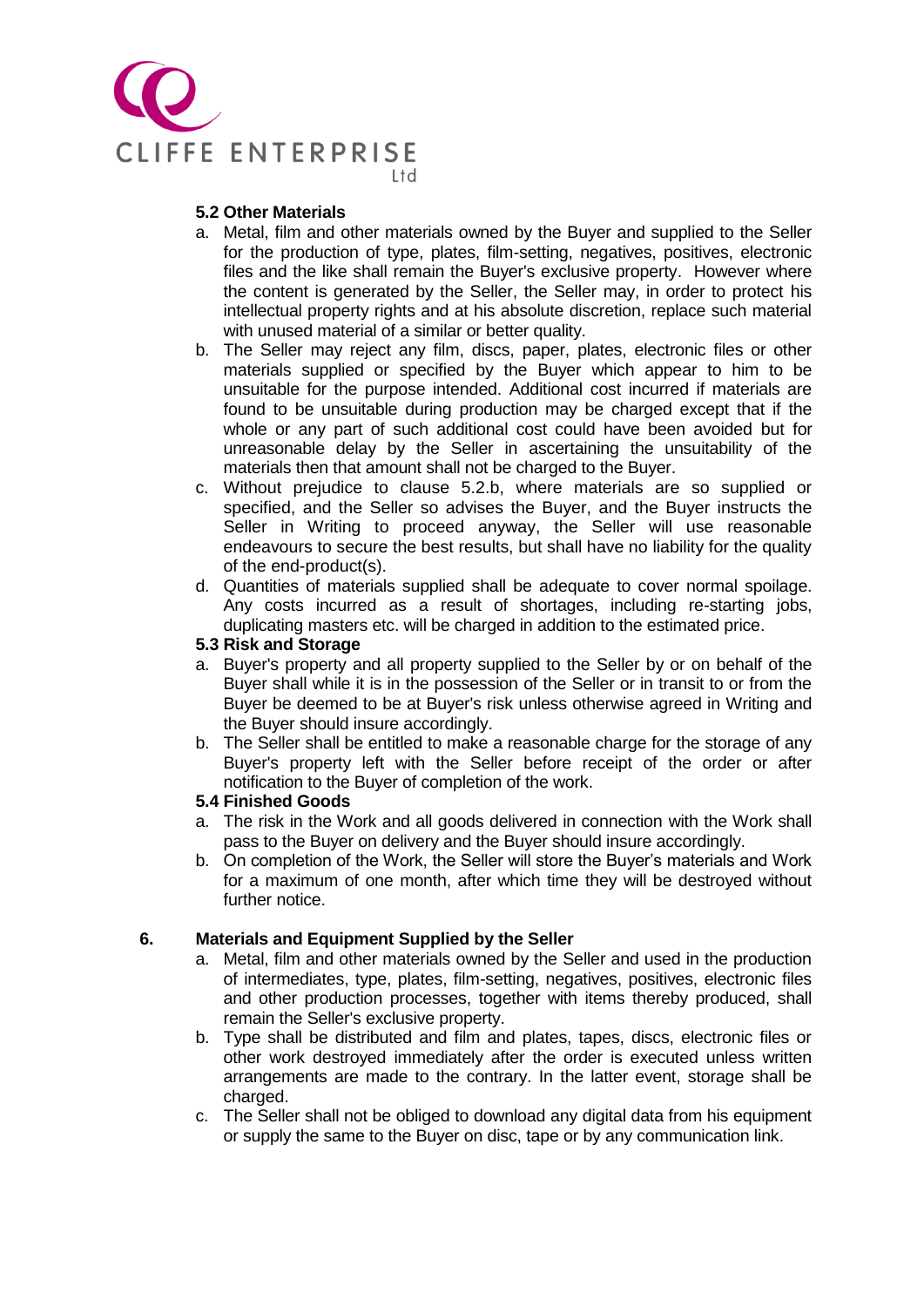

# **7. Retention of Title**

- a. The Work remains the Seller's property until the Buyer has paid for it and discharged all other debts owing to the Seller.
- b. If the Buyer becomes subject to Insolvency and the Work has not been paid for in full the Seller may take the goods back and, if necessary, enter the Buyer's premises to do so, or to inspect and/or label the goods so as to identify them clearly.
- c. If the Buyer shall sell the goods before they have been paid for in full he shall hold the proceeds of sale on trust for the Seller in a separate account until any sum owing to the Seller has been discharged from such proceeds.
- d. Where the Buyer is in breach of these Terms or performs any act of Bankruptcy or Insolvency the Seller reserves the right to approach the Buyer's customer and to offer the Work directly to them, notwithstanding the fact that this will involve advising the Buyer's customer that the Buyer is in breach or in default.

## **8. Proofs and Variations**

- a. The Seller shall incur no liability for any errors not corrected by the Buyer where the Buyer has been provided with proofs. The Buyer's alterations and additional proofs necessitated thereby shall be charged extra. When style, type or layout is left to the Seller's judgement, changes therefrom made by the Buyer shall be charged extra.
- b. Where the Buyer specifically waives any requirement to examine proofs the Seller is indemnified by the Buyer against any and all errors in the finished Work.
- c. **Colour Proofs**. Due to differences in equipment, paper, inks and other conditions between colour proofing and production runs, a reasonable variation in colour between colour proofs and the completed job will be deemed acceptable unless otherwise agreed in Writing.
- d. **Variations in quantity** Every endeavour will be made to deliver the correct quantity ordered, but estimates are conditional upon margins of 5 per cent for work in one colour only and 10 per cent for other work being allowed for overs or shortage (4 per cent and 8 per cent respectively for quantities exceeding 50,000) the same to be charged or deducted, unless otherwise agreed in Writing.

## **9. Claims and Liability**

## **9.1 Claims**

a. Advice of damage, delay or loss of goods in transit or of non-delivery must be given in Writing to the Seller and the carrier within three clear days of delivery (or, in the case of non-delivery, within 3 days of notification of despatch of the goods) and any claim in respect thereof must be made in Writing to the Seller and the carrier within seven clear days of delivery (or, in the case of nondelivery, within 7 days of notification of despatch). All other claims must be made in Writing to the Seller within 14 days of delivery. The Seller shall not be liable in respect of any claim unless the aforementioned requirements have been complied with except in any particular case where the Buyer proves that (i) it was not possible to comply with the requirements and (ii) the claim was made as soon as reasonably possible.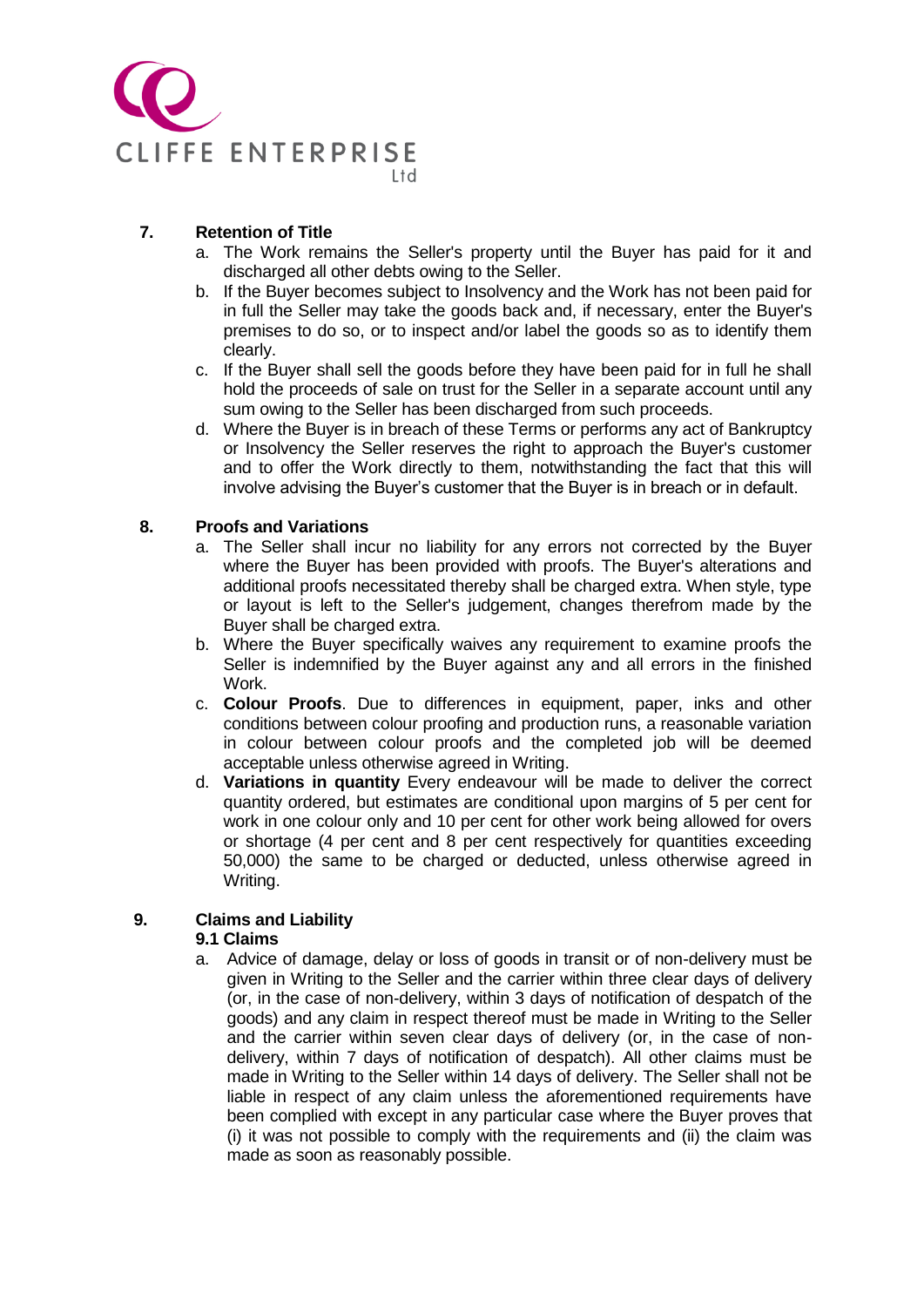

- b. If the Work is defective so that the Buyer may in law reject it, said rejection must take place within 7 days of delivery of the goods, failing which the Buyer will be deemed to have accepted the Work.
- c. In the event of all or any claims or rejections the Seller reserves the right to inspect the Work within seven days of the claim or rejection being notified.

#### **9.2 Liability**

- a. Insofar as is permitted by law where Work is defective for any reason, including negligence, the Seller's liability (if any) shall be limited to rectifying such defect, or crediting its value against any invoice raised in respect of the Work
- b. Where the Seller performs its obligations to rectify defective Work under this condition the Seller shall not be liable for indirect loss, consequential loss or third party claims occasioned by defective Work and the Buyer shall not be entitled to any further claim in respect of the Work nor shall the Buyer be entitled to repudiate the contract, refuse to pay for the work or cancel further deliveries.
- c. Defective Work must be returned to the Seller before replacement or credits can be issued. If the subject Work is not available to the Seller the Seller will hold that the Buyer has accepted the Work and no credits or replacement Work will be provided.
- d. The Seller shall not be liable for indirect loss, consequential loss or third party claims occasioned by delay in completing the work or for any loss to the Buyer arising from delay in transit, whether as a result of the Seller's negligence or otherwise.
- e. Where the Seller offers to replace defective Work the Buyer must accept such an offer unless he can show clear cause for refusing so to do. If the Buyer opts to have the work re-done by any third party without reference to the Seller the Buyer automatically revokes his right to any remedy from the Seller, including but not exclusively the right to a credit in respect of Work done by the Seller.
- f. Where the Work will be forwarded by or on behalf of the Buyer to a third party for further processing the Buyer will be deemed to have inspected and approved the Work prior to forwarding and the Seller accepts no liability for claims arising subsequent to the third party's processing.
- g. The Seller reserves the right to reject any work forwarded to him after initial processing by a third party as soon as is reasonably practicable without processing the work any further. Should the Buyer require the Seller notwithstanding to continue, then the Seller is only obliged to do so after confirmation from the Buyer in Writing.
- h. Nothing in these conditions shall exclude the Seller's liability for death or personal injury as a result of its negligence.

# **10. Insolvency**

Without prejudice to other remedies, if the Buyer becomes insolvent, the Seller shall have the right not to proceed further with the contract or any other work for the Buyer and be entitled to charge for work already carried out (whether completed or not) and materials purchased for the Buyer, such charge to be an immediate debt due to him. Any unpaid invoices shall become immediately due for payment.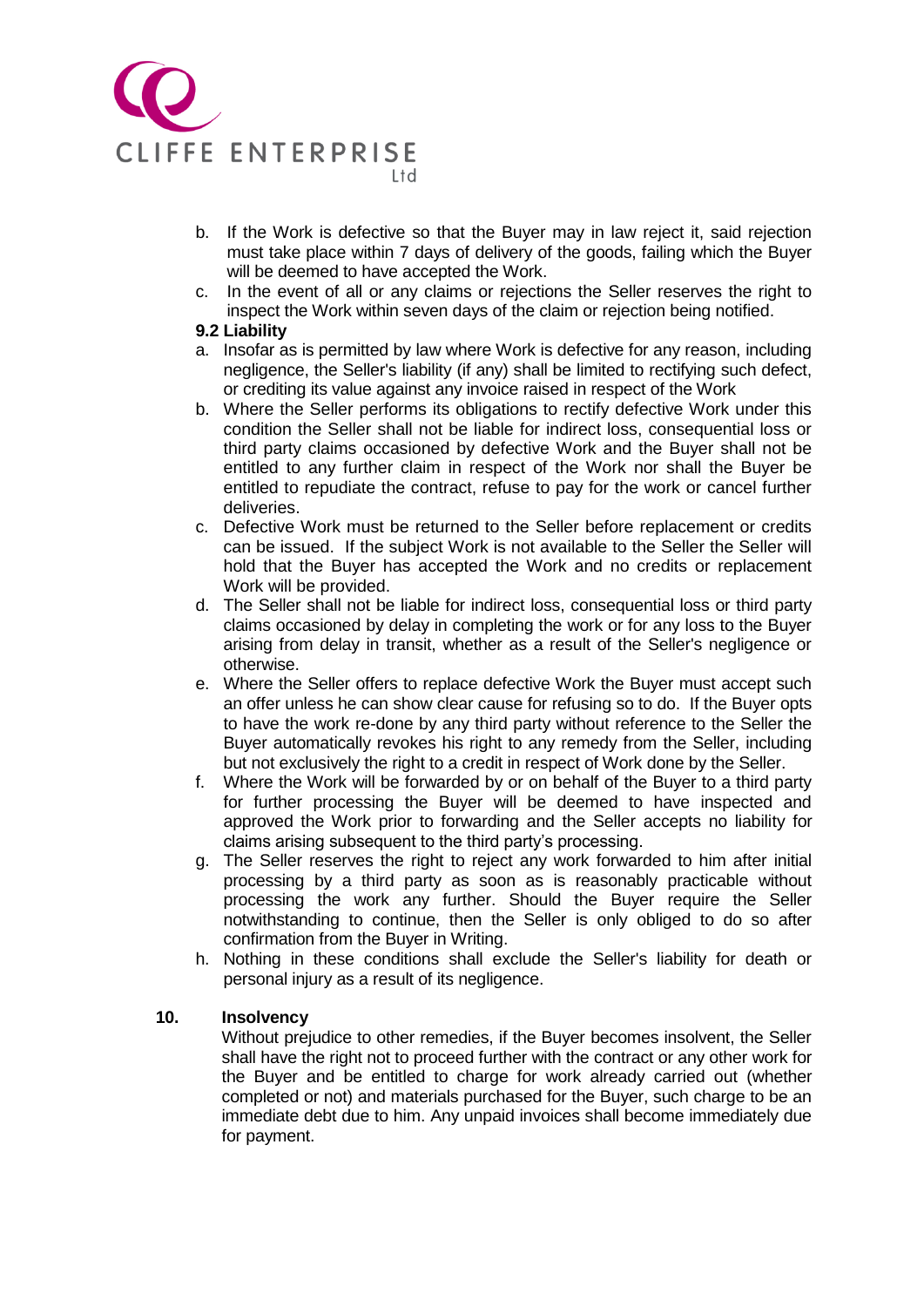

# **11. General Lien**

Without prejudice to other remedies, in respect of all unpaid debts due from the Buyer the Seller shall have a general lien on all goods and property of or provided by the Buyer in his possession (whether worked on or not) and shall be entitled on the expiration of 14 days' notice to dispose of such goods or property as agent for the Buyer in such manner and at such price as he thinks fit and to apply the proceeds towards such debts, and shall when accounting to the Buyer for any balance remaining be discharged from all liability in respect of such goods or property.

# **12. Illegal Matter**

- a. The Seller shall not be required to print any matter which in his opinion is or may be of an illegal or libellous nature or an infringement of the proprietary or other rights of any third party.
- b. The Seller shall be indemnified by the Buyer in respect of any claims, costs and expenses arising out of the printing by the Seller for the Buyer of any illegal or unlawful matter including matter which is libellous or infringes copyright, patent, design or any other proprietary or personal rights. The indemnity shall include (without limitation) any amounts paid on a lawyer's advice in settlement of any claim that any matter is libellous or such an infringement.

## **13. Periodical Publications**

A contract for the printing of a periodical publication may not be terminated by either party unless 13 weeks' notice in Writing is given in the case of periodicals produced monthly or more frequently or 26 weeks' notice in Writing is given in the case of other periodicals. Notice must be given after completion of work on any one issue. Nevertheless the Seller may terminate any such contract forthwith should any sum due thereunder remain unpaid.

## **14. Force Majeure**

The Seller shall be under no liability if he shall be unable to carry out any provision of the contract for any reason beyond his reasonable control including (without limiting the foregoing): Act of God; legislation; war; fire; flood; drought; inadequacy or unsuitability of any instructions, electronic file or other data or materials supplied by the Buyer; failure of power supply; lock-out, strike or other action taken by employees in contemplation or furtherance of a dispute; or owing to any inability to procure materials required for the performance of the contract. During the continuance of such a contingency the Buyer may by written notice to the Seller elect to terminate the contract and pay for work done and materials used, but subject thereto shall otherwise accept delivery when available.

## **15. Data Protection**

 The Buyer is hereby notified that the Seller may transfer personal information about the Buyer to a Credit Agency pursuant to cl 2f above.